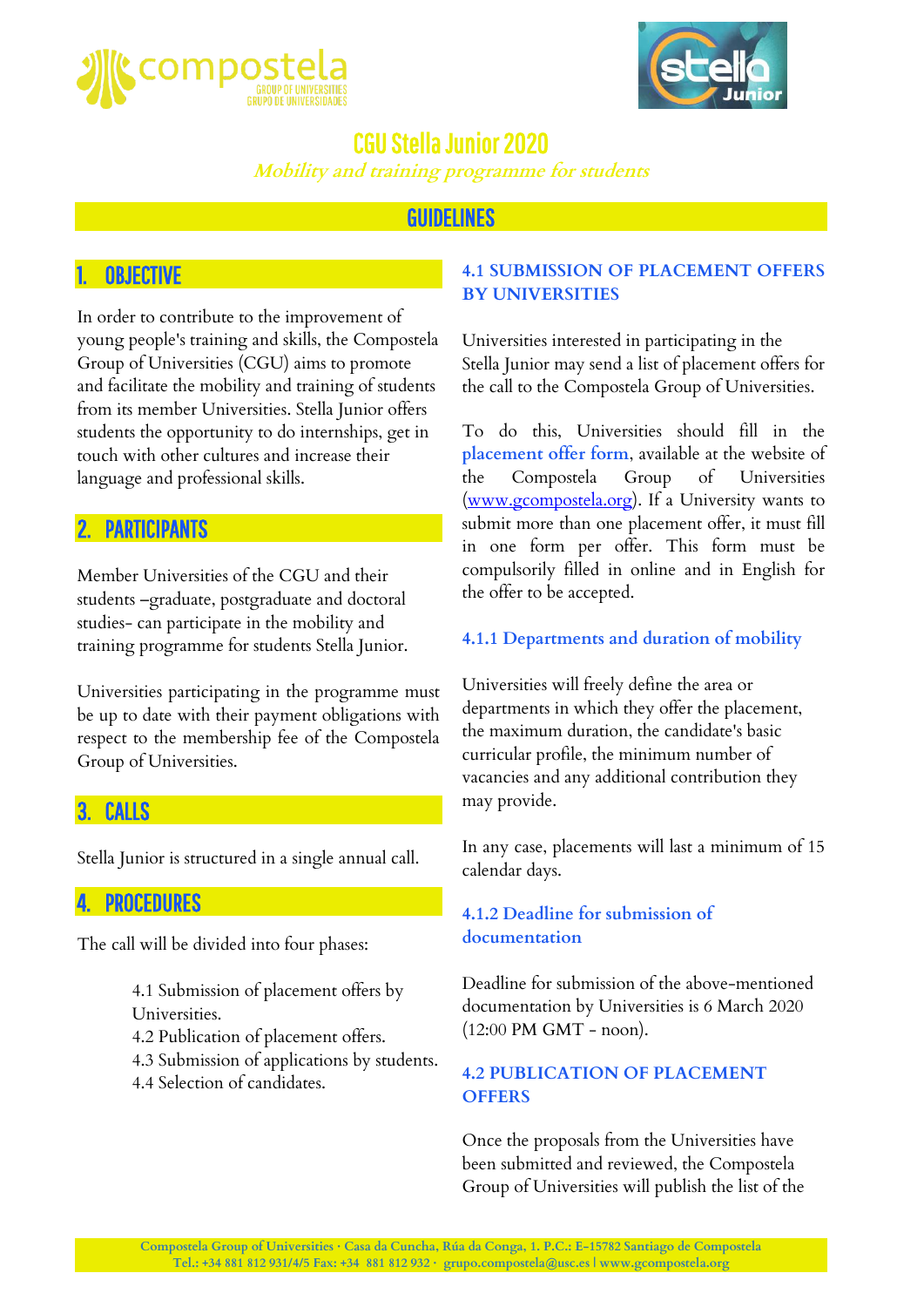



**Mobility and training programme for students**

### **GUIDELINES**

placement offers available for the call on its website. This publication shall take place within a week after the deadline for the submission of offers by Universities.

#### **4.3 SUBMISSION OF APPLICATIONS BY THE STUDENTS**

Students will manage their own Stella Junior mobility. Students of CGU member universities who wish to apply for a mobility must provide the following documentation:

- **Online application form.** This form must be compulsorily filled in online and in English for the application to be accepted.
- CV (Europass format) in English compulsorily, and optionally in the working language of the host University where the placement would take place.
- Certification that confirms the student is enrolled in an official graduate, postgraduate or doctoral programme at a member University of the Compostela Group in 2020 or a letter of support for the application from the home University.
- Scanned copy of identity card or passport.
- Certificate of the average grade of the student record at the time of application.

The deadline for submission of the abovementioned documentation by candidates is 17 April 2020 (12:00 PM GMT - noon). This must be sent online through the form available on the website of the Compostela Group of Universities.

#### **4.4 SELECTION OF CANDIDATES**

#### **4.4.1 Selection Committee**

Once the applications have been received in due time and form, the CGU will send them to the Selection Committee for evaluation and selection.

This Committee will be composed by the coordinator of the Stella Junior programme, who will act as President, and by a minimum of 2 representatives from the member Universities who will be designated by the Executive Committee of the GCU. Its composition will be made public on the website of the Compostela Group of Universities well in advance.

#### **4.4.2 Mobility selection criteria**

When carrying out the selection and evaluation of applications, the Committee will focus on the following criteria:

- Adaptation of the candidate's curricular profile to the requested offer and his/her interest in the proposal.
- The average grade of the student record and the merits at the moment of the presentation of the application will be taken into consideration.
- Priority will be given to candidates who have not received a Stella Junior grant in previous calls.
- Priority will be given to international and intercontinental mobility.
- Fostering geographical and university distribution.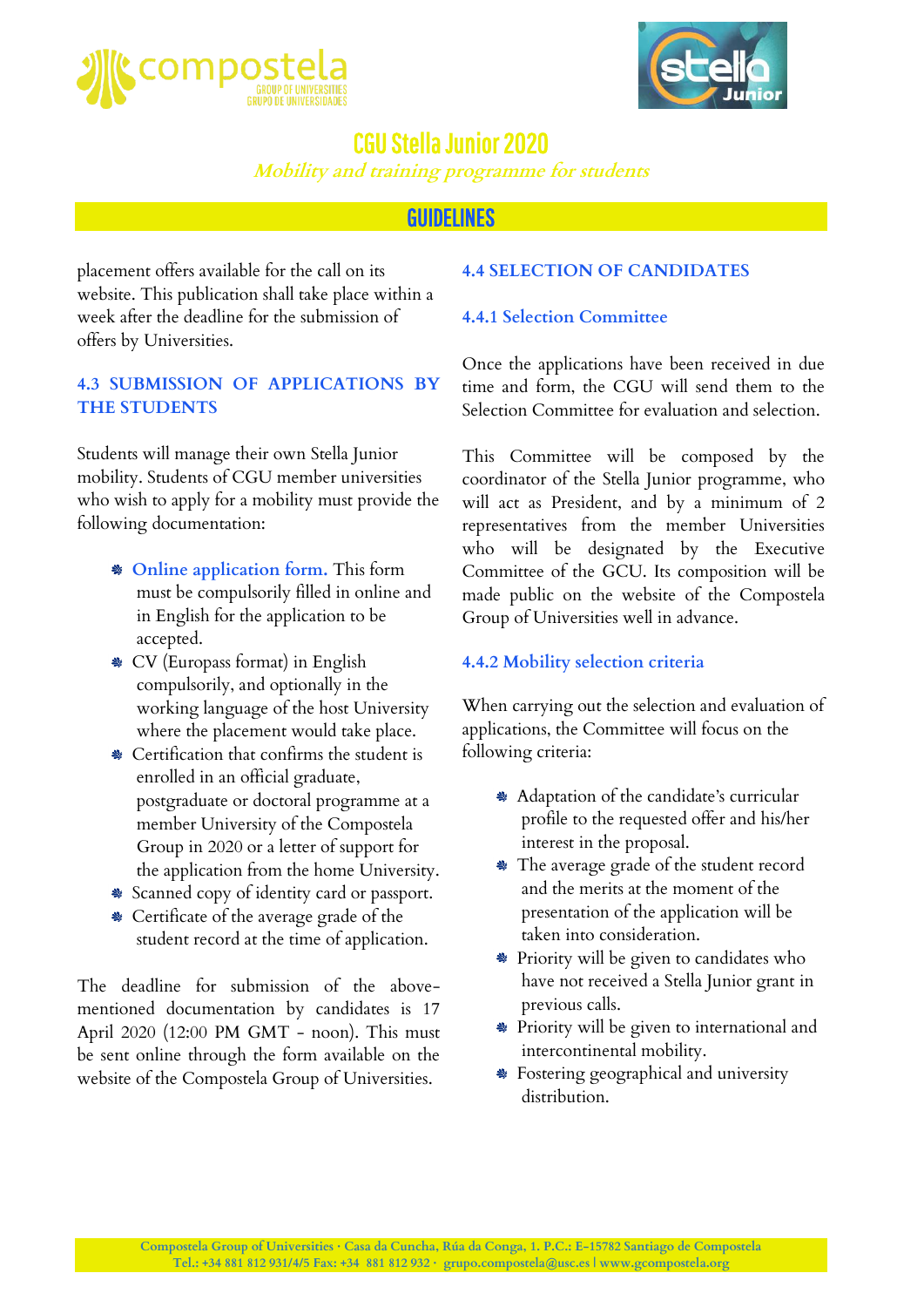



**Mobility and training programme for students**

### GUIDELINES

#### **4.4.3 Resolution**

The Selection Committee will make the selection of mobility within a maximum period of two months from the deadline for submission of applications.

The resolution will contain an ordered list of beneficiaries with a granted mobility, indicating five alternates.

Once the resolution has been published, the applicants will have a period of 5 working days to raise the questions they consider necessary concerning the selection process. Once the document has been received at the CGU, it will be processed for resolution.

The Compostela Group of Universities will inform the mobility and grant beneficiaries about the Committee's decision through the email address provided by the candidates. It will also publish the final list of the selection process on its website.

#### **4.4.4 Mobility acceptance**

The beneficiaries of mobility will have a period of 15 calendar days, counted from the communication of the resolution to accept the mobility awarded to them.

Mobility must be initiated within the year in which the programme resolution is published. The beneficiary and the person responsible for mobility at the host University must fill in the **mobility agreement** and send it to the Compostela Group of Universities by email [\(grupo.compostela@usc.es\)](mailto:grupo.compostela@usc.es) before the start date of the mobility period. Both must ensure that this

agreement complies with the guidelines of the call.

The beneficiary of the Stella Junior grant must be enrolled as a student of the home university at the time of the mobility.

#### **GRANTS**

The Compostela Group of Universities will award a total of 6 Stella Junior grants with an economic allocation of 650  $\in$  each.

The amount of the grant is subject to withholding taxes in accordance with Spanish Law. The payment will be made by bank transfer to the beneficiary.

For awarding of grants, the selection criteria specified in section 4.4.2 of these guidelines will be applied in the order indicated.

Stella Junior grant shall be compatible with any other mobility grant unless stated otherwise by others.

#### **5.1 GRANT PAYMENT AND SUPPORTING DOCUMENTATION**

Payment of the grant will be made to the beneficiaries after the mobility. In order to receive the economic allocation of the grant, the beneficiary must provide the following documentation:

- Supporting documentation of the purchase of the round-trip ticket.
- Invoice or bank receipt of payment for the trip.
- Account owner certificate or **bank account identification form**.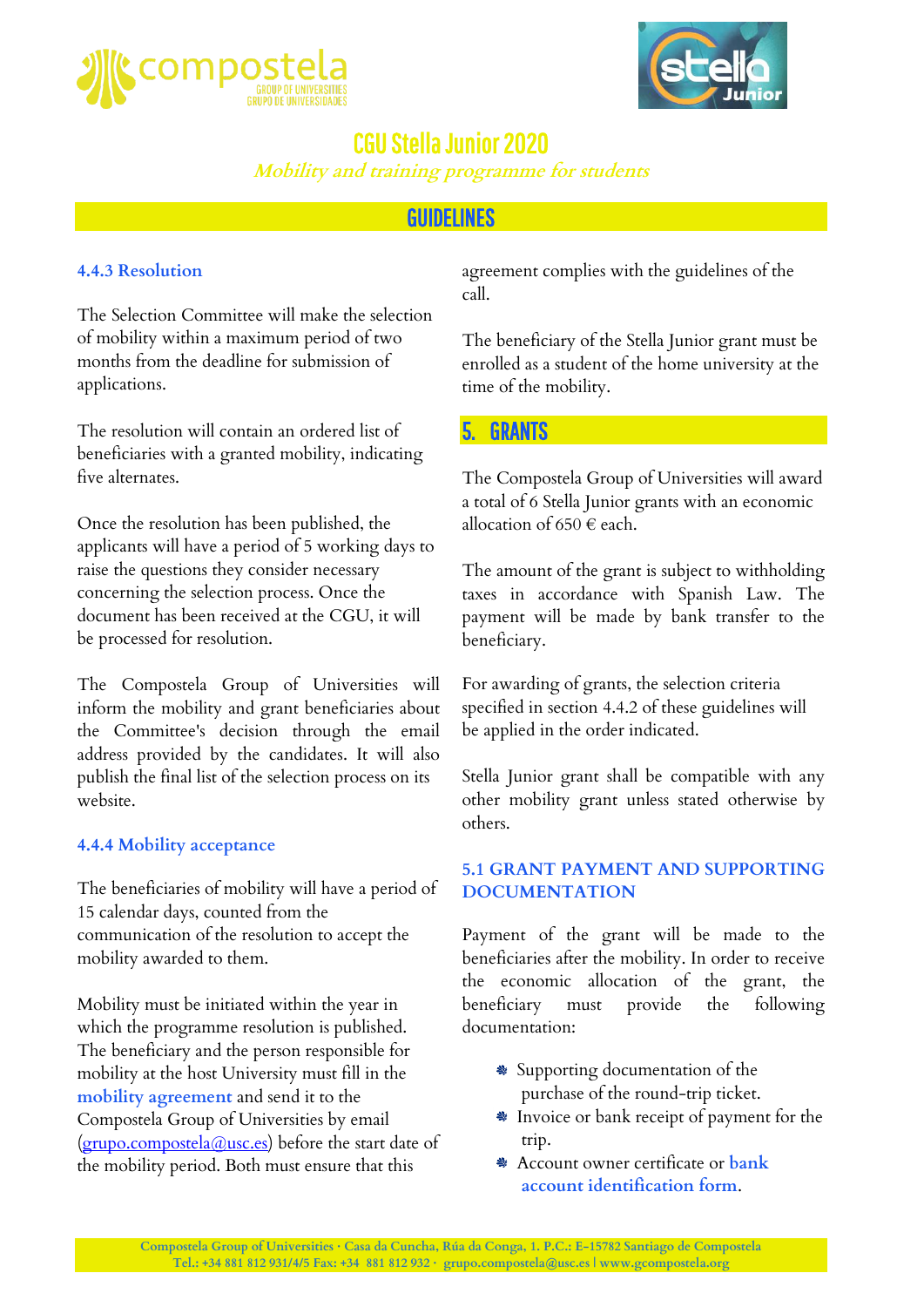



**Mobility and training programme for students**

## **GUIDELINES**

- **Stella Junior certificate**.
- Travel tickets of the means of transport used in the round-trip (boarding passes, train/bus tickets, etc).
- **Personal final report.** This final report may be written in Spanish or English. In addition, it must include as an annexe a detailed agenda of the professional activities carried out during the mobility, which must be signed by both parties, the person responsible for the mobility at the host university and the beneficiary of the grant.

#### **5.2 TRIP**

Round-trip journeys must be direct from the city/department of the home University to the city/department of the host University. Such journeys, both outward and return may not exceed two days.

The beneficiary must arrive no sooner than two days before the start date of the mobility and return no later than two days after the end date of the mobility.

### 6. DUTIES AND COMPLIANCE OF THE PARTIES

#### **6.1 CONDITIONS APPLICABLE TO HOST UNIVERSITIES**

Host Universities must have a work programme for the student, which allows him/her to establish a daily routine to acquire new skills and grow professionally. The student must be accompanied by an internship tutor who will supervise the student assigned tasks.

To make the experience enriching for both parties, the GCU recommends:

- Integrate the student into the usual work dynamic.
- Support the student when he/she encounters difficulties in completing the assignments.
- Conduct ongoing monitoring and evaluation of student assignments.

Host University will help the student before the start of their internship by providing recommendations on the organisation of his/her trip, information on visa procedures and accommodation arrangements.

They may also provide them with supplementary insurance or other assistance, as they deem appropriate.

After mobility, host departments must send the Compostela Group of Universities at grupo.compostela@usc.es the **final host department's report.**

#### **6.2 CONDITIONS APPLICABLE TO STUDENTS**

Students will comply with the requirements established in the mobility of internships, respecting the rules and regulations of the host University, as regards the timetable, code of conduct and confidentiality rules.

Failure to comply with any of the following conditions will result in the total non-payment of the grant:

- Failure to carry out mobility.
- Failure to comply with these guidelines, in all matters relating to travel and mobility.